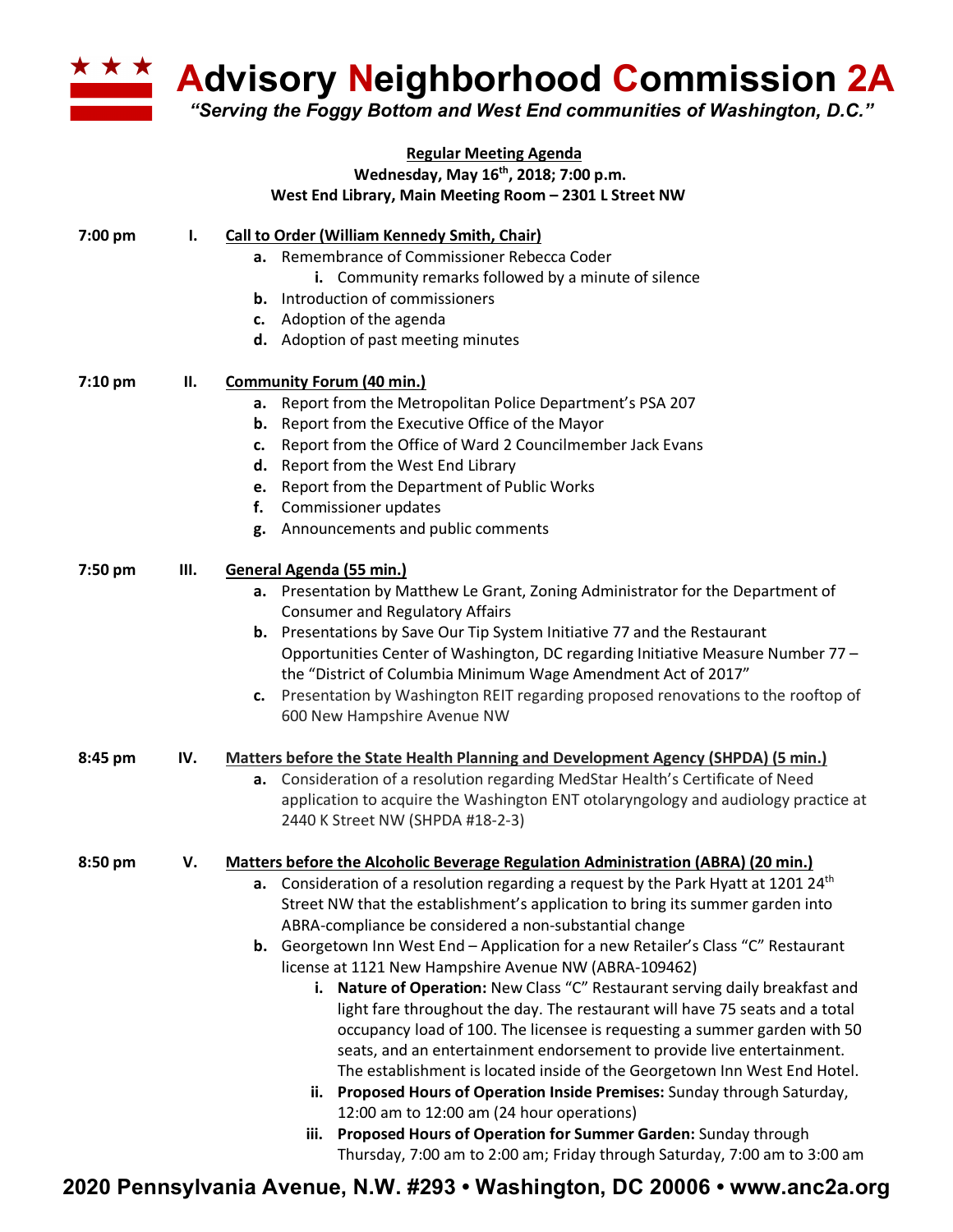**Advisory Neighborhood Commission 2A**

*"Serving the Foggy Bottom and West End communities of Washington, D.C."*

|           |       | iv. Proposed Hours of Alcoholic Beverage Sales/Service/Consumption Inside<br>Premises and for Summer Garden: Sunday through Thursday, 8:00 am to<br>2:00 am; Friday through Saturday, 8:00 am to 3:00 am<br>v. Proposed Hours of Live Entertainment Indoors and Outdoors: Sunday<br>through Thursday; 6:00 pm to 2:00 am; Friday through Saturday, 6:00 pm to<br>$3:00$ am<br>vi. Protest Date: May 21 <sup>st</sup> , 2018                                                                                                                                                                                                                                                                                                                                                                                                                         |
|-----------|-------|-----------------------------------------------------------------------------------------------------------------------------------------------------------------------------------------------------------------------------------------------------------------------------------------------------------------------------------------------------------------------------------------------------------------------------------------------------------------------------------------------------------------------------------------------------------------------------------------------------------------------------------------------------------------------------------------------------------------------------------------------------------------------------------------------------------------------------------------------------|
| $9:10$ pm | VI.   | <b>Matters before the Public Space Committee (20 min.)</b><br>a. Public space application by Bindaas for a new, un-enclosed sidewalk café with 9<br>tables, 30 seats, and 4 umbrellas at 2000 Pennsylvania Avenue NW (DDOT<br>#10599963)<br><b>b.</b> Public space application by the Three Washington Circle Condominium for a 6 new<br>bike racks at 3 Washington Circle NW (DDOT #299722)<br>c. Consideration of a resolution regarding Boston Properties' permit application for<br>streetscape improvements on 26 <sup>th</sup> Street between Eye Street and K Street NW                                                                                                                                                                                                                                                                      |
| 9:30 pm   | VII.  | Matters before the Mayor's Special Events Task Group (MSETG) (5 min.)<br>a. Special event application for the Race to Beat Cancer 5k on Saturday, September<br>15 <sup>th</sup> , 2018                                                                                                                                                                                                                                                                                                                                                                                                                                                                                                                                                                                                                                                              |
| 9:35 pm   | VIII. | Matters before the District Department of Transportation (DDOT) (20 min.)<br>a. Consideration of a resolution regarding DDOT's proposal to install bike lanes on 20 <sup>th</sup><br>Street, 21 <sup>st</sup> Street, and/or 22 <sup>nd</sup> Street NW                                                                                                                                                                                                                                                                                                                                                                                                                                                                                                                                                                                             |
| 9:55 pm   | IX.   | Matters before the Washington Metropolitan Area Transit Authority (WMATA) (10 min.)<br>a. Consideration of a resolution regarding proposed service changes to Metrobus<br>routes L1 and H1                                                                                                                                                                                                                                                                                                                                                                                                                                                                                                                                                                                                                                                          |
| 10:05 pm  | Х.    | <b>Matters before the DC Council (15 min.)</b><br>a. Consideration of a resolution regarding DC Council Bill B22-0778 - the "Youth Vote<br>Amendment Act of 2018"                                                                                                                                                                                                                                                                                                                                                                                                                                                                                                                                                                                                                                                                                   |
| 10:20 pm  | XI.   | Matters before the Alcoholic Beverage Regulation Administration (ABRA) (Continued) (5<br><u>min.)</u><br>Riverside Liquors - Application for renewal of the establishment's Retailer's Class<br>а.<br>"A" Liquor Store license at 2123 E Street NW (ABRA-000037)<br>i. Hours of Operation: Sunday through Saturday, 10:00 am to 10:00 pm<br>ii. Hours of Sales/Service: Sunday through Saturday, 10:00 am to 10:00 pm<br>iii. Endorsements: Tasting<br>iv. Protest Date: May 21st, 2018<br><b>b.</b> Orange Spoon Gourmet, Liquor & Wine - Application for renewal of the<br>establishment's Retailer's Class "A" Liquor Store license a 1255 23rd Street NW<br>(ABRA-102373)<br>i. Hours of Operation: Sunday, 10:00 am to 8:00 pm; Monday through<br>Thursday, 6:00 am to 10:00 pm; Friday, 6:00 am to 12:00 am; Saturday, 7:00<br>am to 12:00 am |